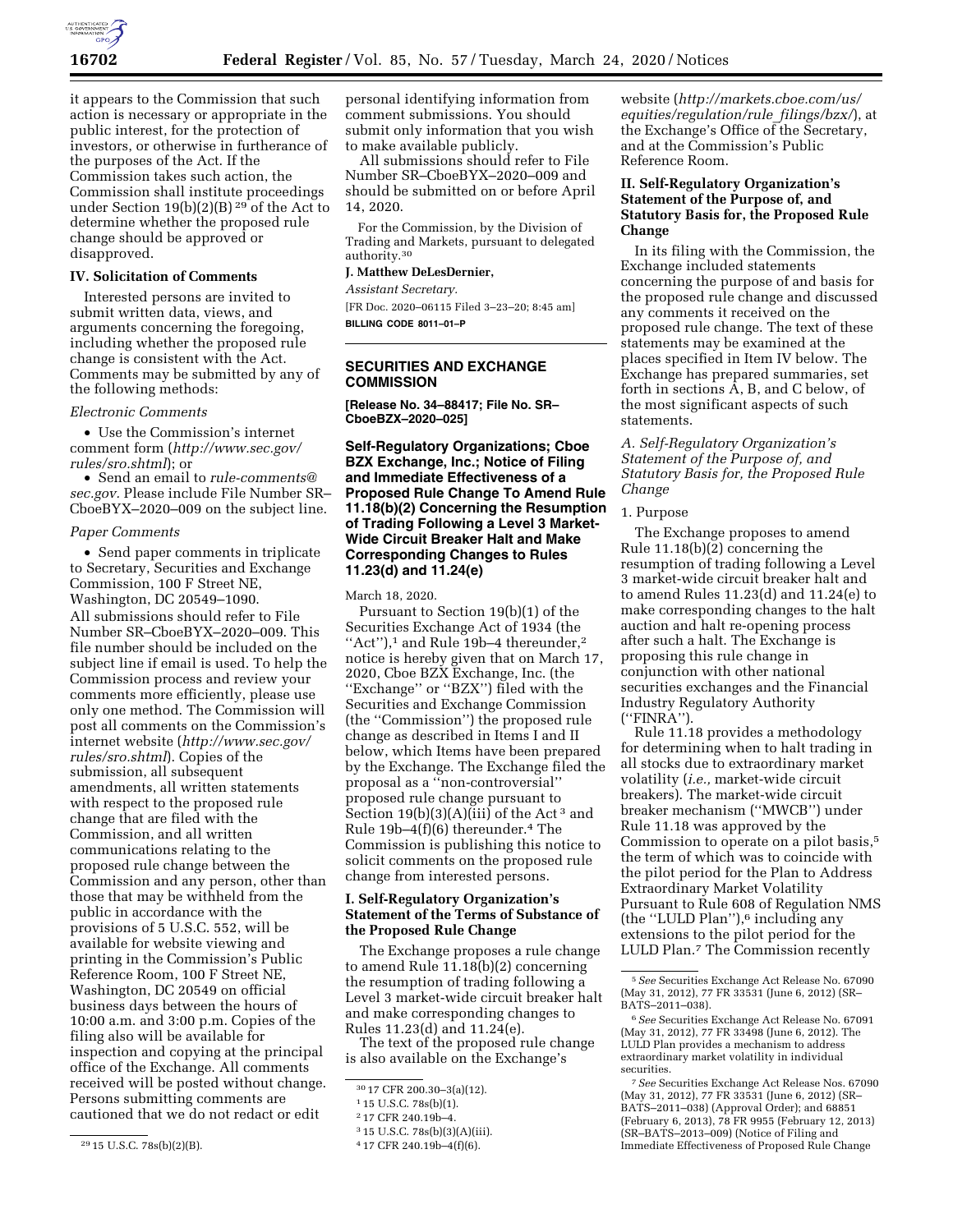approved an amendment to the LULD Plan for it to operate on a permanent, rather than pilot, basis.<sup>8</sup> In light of the proposal to make the LULD Plan permanent, the Exchange amended Rule 11.18 to untie the pilot's effectiveness from that of the LULD Plan and to extend the pilot's effectiveness to the close of business on October 18, 2019.9 The Exchange then filed to extend the pilot for an additional year to the close of business on October 18, 2020.10 The market-wide circuit breaker under Rule 11.18 provides an important, automatic mechanism that is invoked to promote stability and investor confidence during a period of significant stress when securities markets experience extreme broad-based declines. All U.S. equity exchanges and FINRA adopted uniform rules on a pilot basis relating to marketwide circuit breakers in 2012 (''MWCB Rules''), which are designed to slow the effects of extreme price movement through coordinated trading halts across securities markets when severe price declines reach levels that may exhaust market liquidity.11 Market-wide circuit breakers provide for trading halts in all equities and options markets during a severe market decline as measured by a single-day decline in the S&P 500 Index. Pursuant to Rule 11.18, a market-wide trading halt will be triggered if the S&P 500 Index declines in price by specified percentages from the prior day's closing price of that index. Currently, the triggers are set at three circuit breaker thresholds: 7% (Level 1), 13% (Level 2), and 20% (Level 3). A market decline that triggers a Level 1 or Level 2 halt after 9:30 a.m. Eastern Time and before 3:25 p.m. Eastern Time would halt market-wide trading for 15 minutes, while a similar market decline at or after 3:25 p.m. Eastern Time would not halt market-wide trading. A market decline that triggers a Level 3 halt at any time during the trading day would halt market-wide trading until the primary

listing market opens the next trading day.

Today, in the event that a Level 3 Market Decline occurs, the Exchange would halt trading for the remainder of the trading day, and would not resume until the primary listing market opens the next trading day, which time may currently vary depending on the primary listing market. For example, if the primary listing market is the New York Stock Exchange (''NYSE''), NYSE would resume trading in its listed securities at 9:30 a.m. Eastern Time on the next trading day, and the Exchange would not be able to resume trading during the Exchange's Early Trading Session<sup>12</sup> or Pre-Opening Session.<sup>13</sup> Alternatively, if the primary listing market is the Nasdaq Stock Market LLC (''Nasdaq''), Nasdaq would resume trading in its listed securities at 4:00 a.m. Eastern Time on the next trading day, and therefore, the Exchange would resume trading at the commencement of the Early Trading Session.

Upon feedback from industry participants, the Exchange has been working with other national securities exchanges and FINRA to establish a standardized approach for resuming trading in all NMS Stocks following a Level 3 halt. The proposed approach would allow for the opening of all securities the next trading day after a Level 3 halt as a regular trading day, and is designed to ensure that Level 3 MWCB events are handled in a more consistent manner that is transparent for market participants.14 As proposed, a Level 3 halt would end at the end of the trading day on which it is declared. This proposed change would allow for nextday trading to resume in all NMS Stocks no differently from any other trading day. In other words, an exchange could resume trading in any security when it first begins trading under its rules and would not need to wait for the primary listing market to re-open trading in a security before it could start trading such security.15 Accordingly, under the

14Of note, the U.S. futures markets, which have similar rules for coordinated MWCB halts, normally begin their ''next day'' trading session at 6:00 p.m. Eastern Time (for CFE and CME) or at 8:00 p.m. Eastern Time (for ICE). If the U.S. futures markets amend their MWCB rules, as needed, to allow for normal course trading following a Level 3 halt, the futures markets would resume trading in their normal course at 6:00 p.m. Eastern Time (CFE and CME) or 8:00 p.m. Eastern Time (ICE) the same day as the Level 3 halt.

<sup>15</sup> The Exchange notes that Nasdaq has recently filed a similar proposal to amend its MWCB rules on the resumption of trading following Level 3 halts, and amend their rules, where required, to have their Level 3 next-day openings happen normally. Further, the Exchange anticipates that

proposal, the Exchange could begin trading all securities at the beginning of the Exchange's Early Trading Session.

To effect this change, the Exchange proposes to delete the language in Rule 11.18(b)(2) requiring the Exchange to wait until the primary listing exchange opens the next trading day following a Level 3 Market Decline, and specify that the Exchange will halt trading for the remainder of the trading day.16 The proposed rule change would therefore allow each exchange to resume trading in all securities the next trading day following a Level 3 halt at whatever time such exchange normally begins trading under its rules, which for the Exchange would be at the beginning of the Early Trading Session at 7:00 a.m. Eastern Time under its current rules. The Exchange also expects that the primary listing exchanges will facilitate this change by sending resume messages to the applicable securities information processor (''SIP'') to lift the Level 3 trading halt message in all securities. The resumption messages will be disseminated after the SIP has started on the next trading day and before the start of the earliest pre-market trading session of all exchanges. If a security is separately subject to a regulatory halt that has not ended, the primary listing exchange would replace the Level 3 halt message with the applicable regulatory halt message.

As discussed above, the Exchange's proposed rule change to Rule 11.18 would allow each exchange to resume trading in all securities on the day following the Level 3 Market Decline pursuant to its regular process for trading on any other trading day. Currently, the Exchange would re-open trading following a Level 3 Market Decline using a Halt Auction for its listed securities, and using a halt reopening process for securities listed on other national securities exchanges.17 With the proposed changes to the MWCB mechanism, it would no longer be necessary for the Exchange to have special procedures in place to resume trading after a Level 3 Market Decline, as the proposed changes are designed to allow trading to commence using normal operating procedures. Accordingly, the Exchange proposes to make corresponding changes to Exchange Rule 11.23(d), which governs initial public offering (''IPO'') and halt

To Extend the Pilot Program Related to Trading Pauses Due to Extraordinary Market Volatility).

<sup>8</sup>*See* Securities Exchange Act Release No. 85623 (April 11, 2019), 84 FR 16086 (April 17, 2019).

<sup>9</sup>*See* Securities Exchange Act Release No. 85689 (April 18, 2019), 84 FR 17217 (April 24, 2019) (SR– CboeBZX–2019–028).

<sup>10</sup>*See* Securities Exchange Act Release No. 87336 (October 17, 2019), 84 FR 56868 (October 23, 2019) (SR–CboeBZX–2019–088).

<sup>11</sup>*See* Securities Exchange Act Release No. 67090 (May 31, 2012), 77 FR 33531 (June 6, 2012) (SR– BATS–2011–038; SR–BYX–2011–025; SR–BX– 2011–068; SRCBOE–2011–087; SR–C2–2011–024; SR–CHX–2011–30; SR–EDGA–2011–31; SREDGX– 2011–30; SR–FINRA–2011–054; SR–ISE–2011–61; SR–NASDAQ–2011–131; SR–NSX–2011–11; SR– NYSE–2011–48; SR–NYSEAmex–2011–73; SRNYSEArca–2011–68; SR–Phlx–2011–129) (''MWCB Approval Order'').

<sup>12</sup>*See* Exchange Rule 1.5(ee).

<sup>13</sup>*See* Exchange Rule 1.5(r).

other national securities exchanges and FINRA will also file similar proposals.

 $^{\rm 16}$  Presently, the Exchange's equities trading day ends at 8:00 p.m. ET. *See* Exchange Rule 1.5(c).

<sup>17</sup>*See* Exchange Rules 11.23(d), 11.24(e); *See also*  SIP Market-Wide Circuit Breaker Overview,

*available at [http://www.utpplan.com/DOC/MWCB](http://www.utpplan.com/DOC/MWCB_SIP_Overview.pdf)*\_ *SIP*\_*[Overview.pdf.](http://www.utpplan.com/DOC/MWCB_SIP_Overview.pdf)*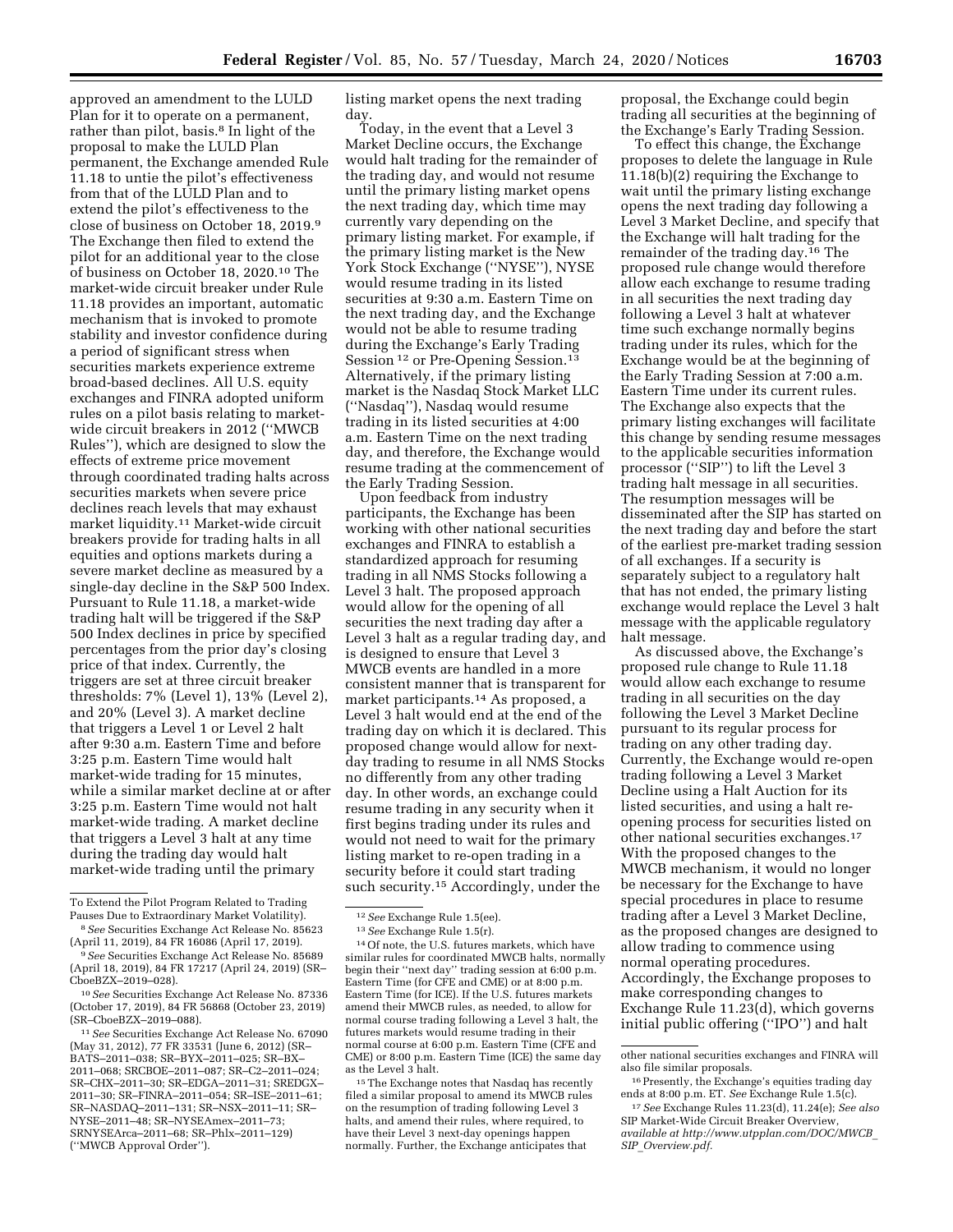auctions in BZX listed securities. Specifically, the Exchange proposes to clarify that no halt auction will be conducted by the Exchange following a Level 3 Market Decline. Similarly, the Exchange proposes to make corresponding changes to Exchange Rule 11.24(e), which sets forth the reopening process after a halt in non-BZXlisted securities. Specifically, the Exchange proposes to clarify that no halt re-opening process will be conducted by the Exchange following a Level 3 Market Decline. With these changes, trading would be allowed to commence normally on the trading day following a Level 3 Market Decline, similar to the resumption of trading on certain other national securities exchanges that would currently open with continuous trading.<sup>18</sup>

Having a consistent approach for all securities will make the opening process the day after a Level 3 halt more uniform and reduce complexity, which the Exchange believes is important after a significant market event. Based on industry feedback, the Exchange believes that opening in the normal course in all equity securities will be beneficial to the marketplace. By allowing trading to resume after a Level 3 halt in all securities no differently from any normal trading day under the respective rules of each exchange, the proposed rule change would provide greater certainty to the marketplace by ensuring a familiar experience for all market participants that trade NMS Stocks and balances out potential concerns around volatility. While the Exchange recognizes that the impact of this proposal is to permit all securities to be traded in the Early Trading Session, which does not have certain price protections for volatility such as LULD Bands or MWCB protections, the Exchange nonetheless believes that this outcome is outweighed by the benefits provided by opening in the Early Trading Session in a manner that is more familiar to the marketplace. Moreover, allowing the resumption of trading to occur on the Exchange at the beginning of the Early Trading Session in all NMS Stocks will allow for price formation to occur earlier in the trading day, which in turn allows market participants to react to news that has developed. As such, trading at the beginning of regular hours may be more orderly.

# 2. Statutory Basis

The Exchange believes that its proposal is consistent with Section 6(b)

of the Act,19 in general, and furthers the objectives of Section 6(b)(5) of the Act,20 in particular, in that it is designed to promote just and equitable principles of trade, to remove impediments to and perfect the mechanism of a free and open market and a national market system, and, in general to protect investors and the public interest. The market-wide circuit breaker mechanism under Rule 11.18 is an important, automatic mechanism that is invoked to promote stability and investor confidence during a period of significant stress when securities markets experience extreme broad-based declines. The Exchange believes that the proposed rule change promotes just and equitable principles of trade in that it promotes transparency and uniformity across markets concerning when and how to halt trading in all stocks as a result of extraordinary market volatility, and how the markets will resume trading following a Level 3 Market Decline. As described above, the Exchange, together with other national securities exchanges and FINRA, is seeking to adopt a standardized approach related to resuming trading in NMS Stocks after a Level 3 MWCB halt. In this regard, the Exchange believes that the proposal to resume trading in all securities following a Level 3 halt in the same manner that securities would open trading on a regular trading day (*i.e.,* with continuous trading on the Exchange at the beginning of the Early Trading Session at 7 a.m. Eastern Time) will benefit investors, the national market system, Exchange members, and the Exchange market by promoting a fair and orderly market and reducing confusion during a significant crossmarket event. By allowing trading to resume after a Level 3 halt in all securities no differently from any normal trading day under the respective rules of each exchange, the proposed rule changes would provide greater certainty to the marketplace by ensuring a familiar experience for all market participants that trade NMS Stocks. Based on the foregoing, the Exchange believes the benefits to market participants from the MWCB under Rule 11.18 with the proposed standardized process for resuming trading in all securities following a Level 3 halt will promote fair and orderly markets, and protect investors and the public interest.

## *B. Self-Regulatory Organization's Statement on Burden on Competition*

The Exchange does not believe that the proposed rule change will impose any burden on competition not necessary or appropriate in furtherance of the purposes of the Act because the proposed Level 3 rule change described above would standardize the opening process for all securities on the Exchange, which would make the opening process the day after a Level 3 halt more uniform and reduce complexity. Further, the Exchange understands that FINRA and other national securities exchanges will file similar proposals to adopt the proposed Level 3 rule change.21

### *C. Self-Regulatory Organization's Statement on Comments on the Proposed Rule Change Received From Members, Participants, or Others*

The Exchange neither solicited nor received comments on the proposed rule change.

### **III. Date of Effectiveness of the Proposed Rule Change and Timing for Commission Action**

The Exchange has filed the proposed rule change pursuant to Section  $19(b)(3)(\overrightarrow{A})(iii)$  of the Act<sup>22</sup> and Rule 19b–4(f)(6) thereunder.23 Because the proposed rule change does not: (i) Significantly affect the protection of investors or the public interest; (ii) impose any significant burden on competition; and (iii) become operative prior to 30 days from the date on which it was filed, or such shorter time as the Commission may designate, if consistent with the protection of investors and the public interest, the proposed rule change has become effective pursuant to Section 19(b)(3)(A) of the Act and Rule 19b–4(f)(6)(iii) thereunder.24

A proposed rule change filed under Rule 19b–4(f)(6) 25 normally does not become operative prior to 30 days after the date of the filing. However, pursuant to Rule  $19b-4(f)(6)(iii)$ , <sup>26</sup> the Commission may designate a shorter time if such action is consistent with the protection of investors and the public interest. The Exchange has asked the Commission to waive the 30-day operative delay so that the proposal may

21*See, e.g.,* Securities Exchange Act Release No. 88342 (March 6, 2020), 85 FR 14513 (March 12, 2020) (SR–NASDAQ–2020–003).

24 17 CFR 240.19b–4(f)(6). In addition, Rule 19b– 4(f)(6) requires a self-regulatory organization to give the Commission written notice of its intent to file the proposed rule change at least five business days prior to the date of filing of the proposed rule change, or such shorter time as designated by the Commission. The Commission has waived the prefiling requirement.

<sup>18</sup>*See* Nasdaq Rule 4121(c)(i). *See also* Id.

<sup>19</sup> 15 U.S.C. 78f(b).

<sup>20</sup> 15 U.S.C. 78f(b)(5).

<sup>22</sup> 15 U.S.C. 78s(b)(3)(A)(iii).

<sup>23</sup> 17 CFR 240.19b–4(f)(6).

<sup>25</sup> 17 CFR 240.19b–4(f)(6).

<sup>26</sup> 17 CFR 240.19b–4(f)(6)(iii).